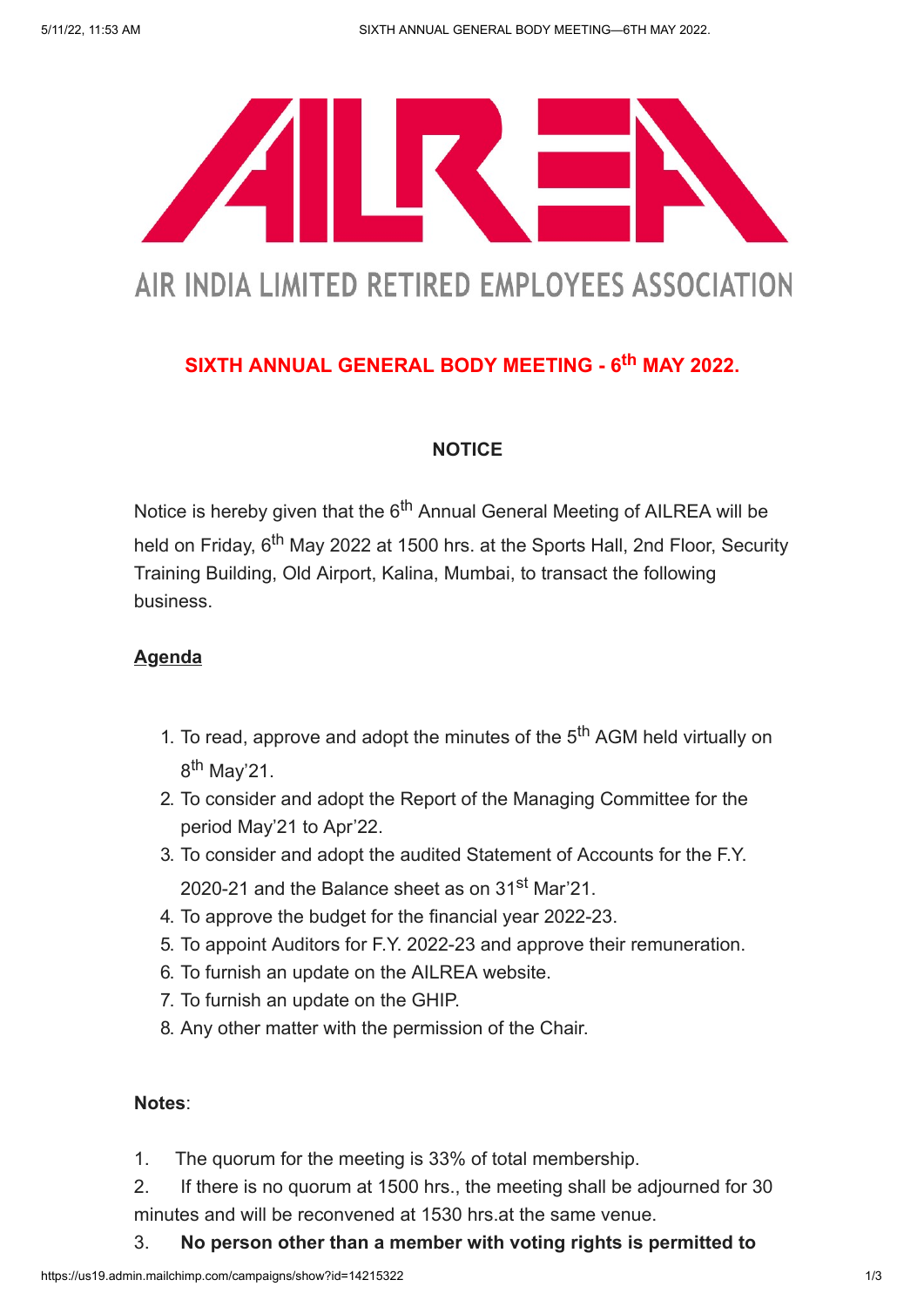#### attend and vote at the meeting.

4. The registration desk will open at 1430 hrs.

Please click on link below to confirm your registration for the event. <https://forms.gle/Thftnv9pWVoDinEo8>.

#### THE MANAGING COMMITTEE, AILREA – MUMBAI

 Veera Khambatta - 9820829843 Shanaz Gomes - 9820829971 Jitendra Sawjiany - 9321424099 Shubhada Mundul - 9833241028 Dilshad Gogia - 9702958128 Vijay Casshyap - 9819073408 Anand Bajpai - 9833515543 Kashmira Sepoy - 9930059678 Meher Shastri - 8080082666 Girish Vyas - 9757123424

#### Disclaimer:

This e-mail communication (including any attachments to it) may contain confidential, proprietary or privileged information intended solely for the addressees. Unauthorized disclosure, use, dissemination or copying (either whole or partial) of this e-mail, or any information it contains, is prohibited.If you have received this message in error, please delete it and all copies from your system and notify us by e-mail at [ailrea.mumbai@gmail.com](mailto:ailrea.mumbai@gmail.com)

Internet communications may not always be secure or error free as information could be intercepted, susceptible to alteration, corrupted, lost, destroyed, may arrive late or be incomplete, or may contain viruses etc. AILREA does not accept liability for any errors or omissions in the contents of this email communication. Also, AILREA does not accept responsibility for any inaccurate news or information arising from reproduced Internet communications of any third party